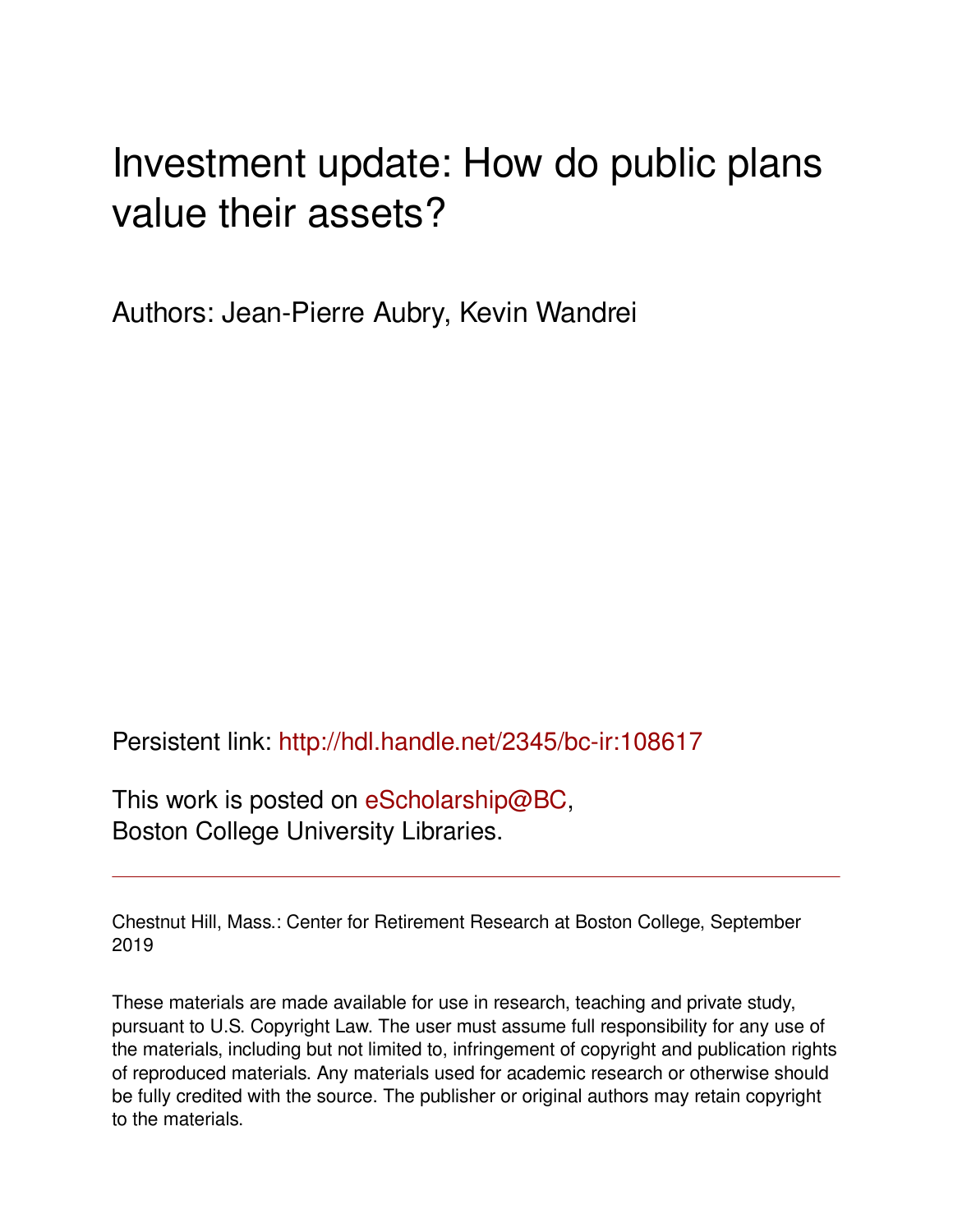

CENTER for RETIREMENT RESEARCH at BOSTON COLLEGE

STATE AND LOCAL PENSION PLANS NUMBER 68, SEPTEMBER 2019

# INVESTMENT UPDATE: HOW DO PUBLIC PLANS VALUE THEIR ASSETS?

#### *By Jean-Pierre Aubry and Kevin Wandrei\**

#### Introduction

Public pension funding is the product of two key factors: required contributions and investment returns. Since higher returns reduce the burden of contributions (on plan sponsors, participants and, ultimately, taxpayers), achieving adequate returns is critical to funding future benefits. This *brief* provides an update on the investment performance of U.S. public pension plans since 2001 and introduces new Governmental Accounting Standards Board reporting on the fair value methods of pension plan assets.<sup>1</sup>

## Update on Public Plan Returns

Public plans, in aggregate, fell short of their assumed return in fiscal year 2018 (the most recent reported annual data), with an average return of 6.2 percent

compared to an average assumed return of 7.2 percent. But, based on the performance of broad stock indices from 2018 to 2019, public plan investment returns are likely to slightly exceed assumed returns in 2019 (see Figure 1 on the next page). $2$  Because annual returns since 2001 have been above the assumed return about as often as they have been below, one might think that returns have met expectations on average. However, the year-by-year performance does not provide an accurate picture of plans' long-term performance relative to expectations.

Since 2001, plans have incrementally reduced their assumed return from 8.0 percent to 7.2 percent.<sup>3</sup> But, the average annualized return for public plans from 2001-2018 has been only 5.9 percent.<sup>4</sup> Virtually all plans underperformed their assumed return over

*\*Jean-Pierre Aubry is associate director of state and local research at the Center for Retirement Research at Boston College (CRR). Kevin Wandrei is a research associate at the CRR. The authors wish to thank Keith Brainard, Alex Brown, Andrew Sawyer, and Lynda Dennen for helpful comments.*

#### LEARN MORE

Search for other publications on this topic at: **crr.bc.edu**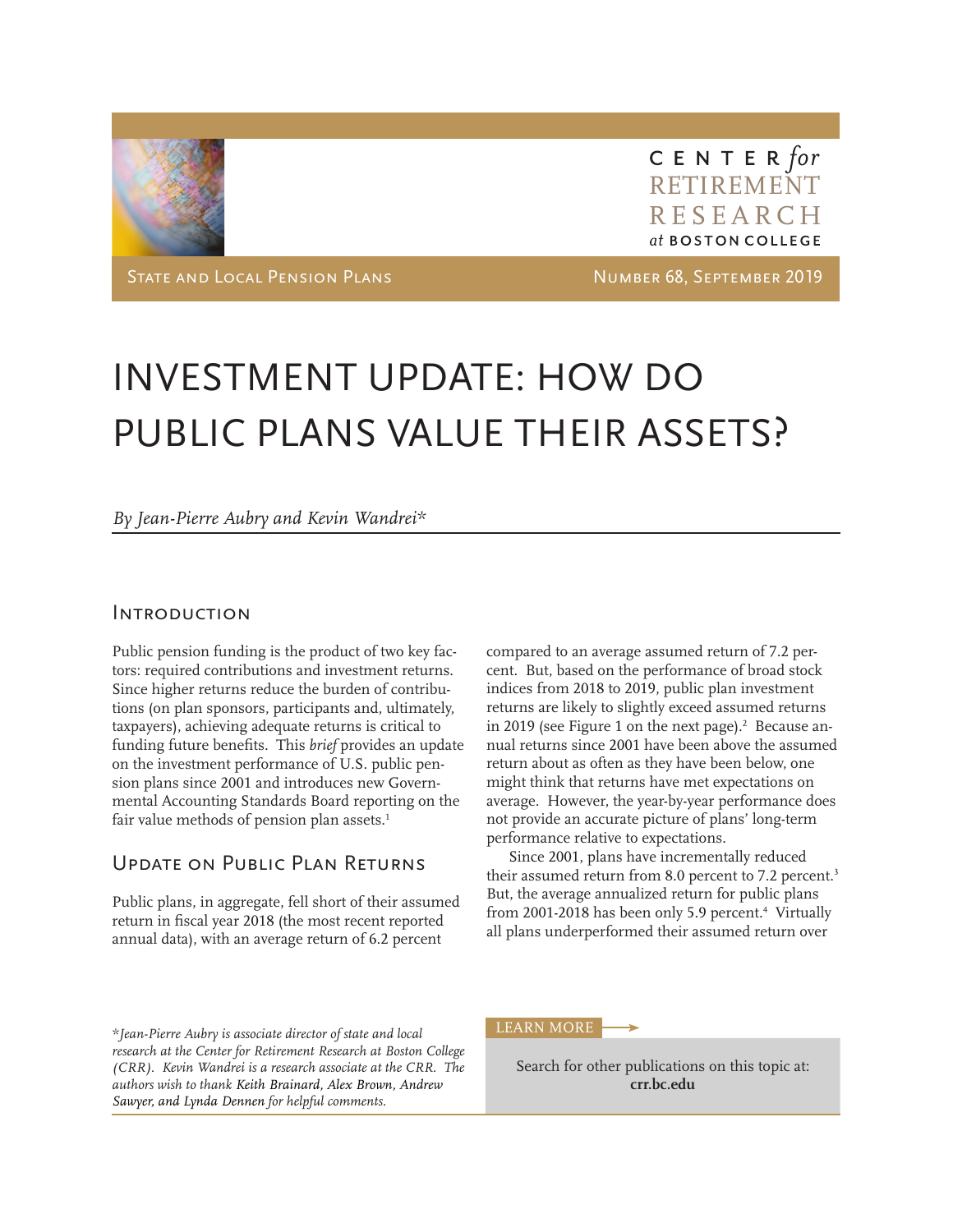Figure 1. Average Net-of-Fee Investment Returns by Year, PPD Plans, FY 2001-2019



Note: See endnote 2 for information on 2018 and 2019 values. *Sources: Public Plans Database* (PPD) (2001-2018); and authors' calculations.

the period, but some fared much worse than others. Plans in the top quartile of investment returns earned 6.7 percent on average compared to 5.1 percent for plans in the bottom quartile (see Figure 2).

Figure 2. Average Annualized Net-of-Fee Investment Returns, FY 2001-2018, by Quartile



Note: The average assumed returns in 2018 are very similar for each quartile. *Source:* PPD (2001-2018).

Initially, as long-term investors, public plans could refer to long-term market performance to support assumed returns that seemed high relative to recent performance and a shifting outlook for capital markets.5 However, as the period of plan underperformance nears 20 years, pressure has increased for plans to use assumed returns that better align with the lower expectations for future market performance.<sup>6</sup>

## New GASB Reporting Requirements for Public Pension Investments

Starting in 2017, the Governmental Accounting Standards Board (GASB) has required public plans to disclose how the value of their investments is determined. The new standard – GASB 72 – uses the same basic framework as the Financial Accounting Standards Board (FASB), which provides guidance for private sector accounting. FASB's standard – FASB 157 – was introduced in 2006 (and fully implemented by 2008) in response to the Enron scandal of the early 2000s. FASB 157 hoped to both standardize fair value methodologies to focus on exit price (i.e., the value one would receive if an asset were sold immediately) and to increase transparency regarding how assets are valued.

Both FASB and GASB use the same fair value hierarchy for disclosure purposes:

- Level 1: Assets with an immediately known, and quoted, market value of redemption (e.g., stocks and Treasury securities).
- Level 2: Assets without known quoted prices, where fair value is modelled using observed, direct or indirect, market values (e.g., corporate and municipal bonds).
- *• Level 3:* Assets where fair value is determined using unobservable assumptions (e.g., real estate appraisals).

Assets for which a fair value cannot be readily determined by the plan sponsor are treated separately. While these assets could potentially be assigned to Levels 1, 2, or 3, the way in which they are packaged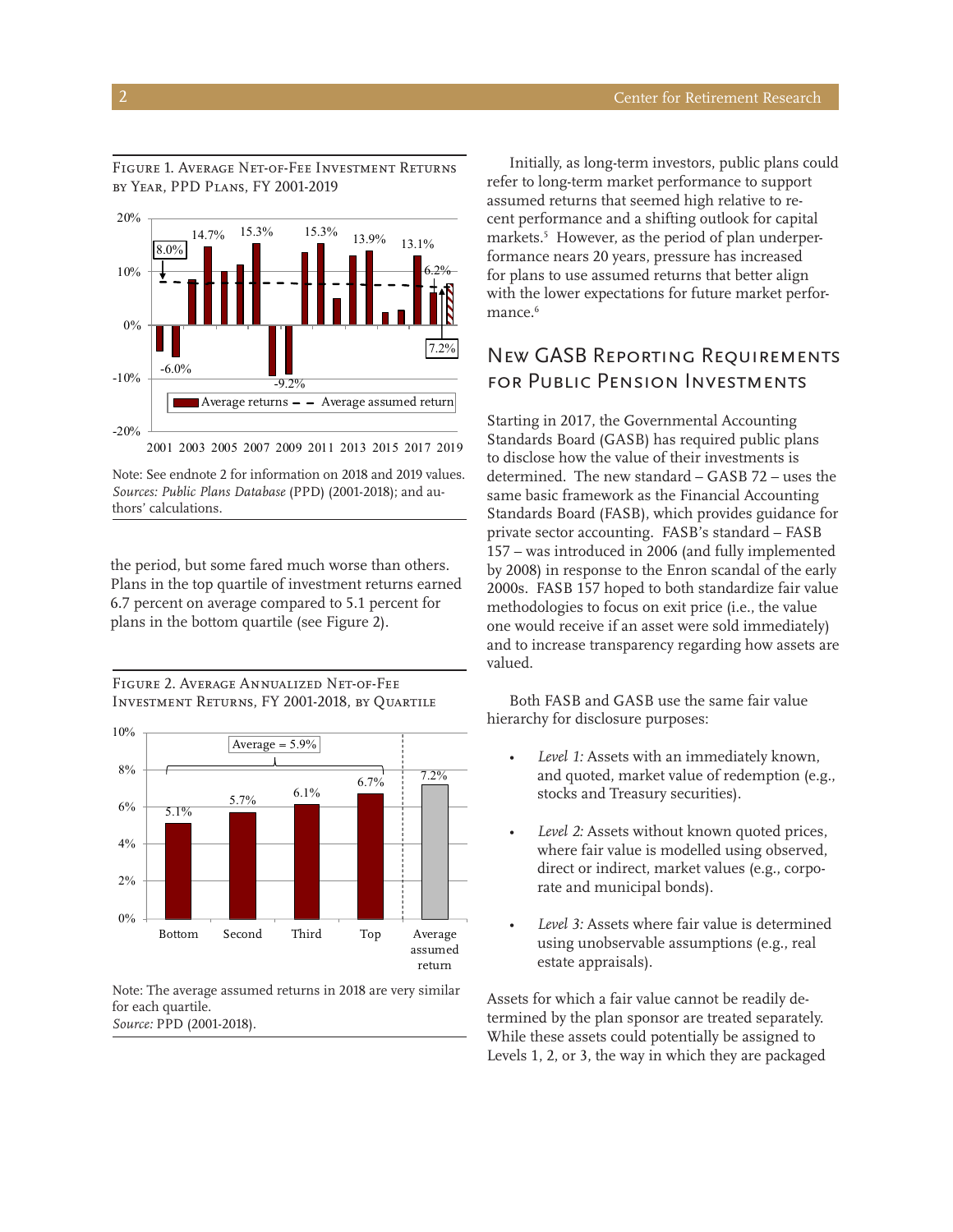often makes it difficult to do so. For example, such assets include external trusts or pools of which the pension fund owns a portion (e.g., private equity funds.) For these assets, the pension plan is allowed to use the net asset value (NAV) per share to determine the fair value. While GASB 72 requires plans to report the percentage of their assets in the NAV category, it does not require them to disclose a fair value hierarchy for these assets.

Based on newly disclosed information for 2017, just under half of public plan assets are valued at Level 1, about a fifth are valued at Level 2, only a fraction at Level 3, and nearly a third at NAV (see Figure 3).7

Figure 3. Share of Public Pension Assets by Fair VALUE HIERARCHY, FY 2017





The range of asset classes that plans categorize as NAV cuts across the fair value hierarchy. Surprisingly, some plans report mutual funds with public equities as NAV, even though these funds are generally Level 1 because the values of the equity they hold are publicly reported. However, two thirds of assets categorized as NAV are alternatives such as private equity (generally Level  $3$ ). $8$ 

Redistributing NAV assets based on the fair value hierarchy of the underlying asset classes results in nearly a quarter of plan assets valued at Level 3 (i.e., appraisals) – a much higher proportion than the 4 percent that is directly reported under GASB 72 (see Figure 4).9 Since valuation of Level 3 assets is the

Figure 4. Share of Public Pension Assets after Redistributing NAV, by Fair Value Hierarchy, FY 2017



most subjective of the three levels, this finding suggests that the reported values for a significant portion of plan assets could vary more from the value that plans would receive if they were to liquidate their holdings.

#### **CONCLUSION**

Average investment returns fell short of assumed returns in fiscal year 2018. More troubling is the fact that annualized returns from 2001-2018 also fell short of current assumed returns for even the best performing plans. Even though plans have incrementally reduced their return expectations since 2001, the pressure to reduce the assumed returns further will likely intensify as the period of underperformance grows longer.

Additionally, fair value asset data from new GASB disclosures show that – after properly accounting for NAV assets – nearly a quarter of public plan assets are likely valued based on appraisals. The new standards are an important step towards greater investment transparency, but they could be improved with clearer disclosure of NAV assets. Such information would allow the public to better understand what portion of plans' reported assets are based on estimates that, by necessity, are more subjective.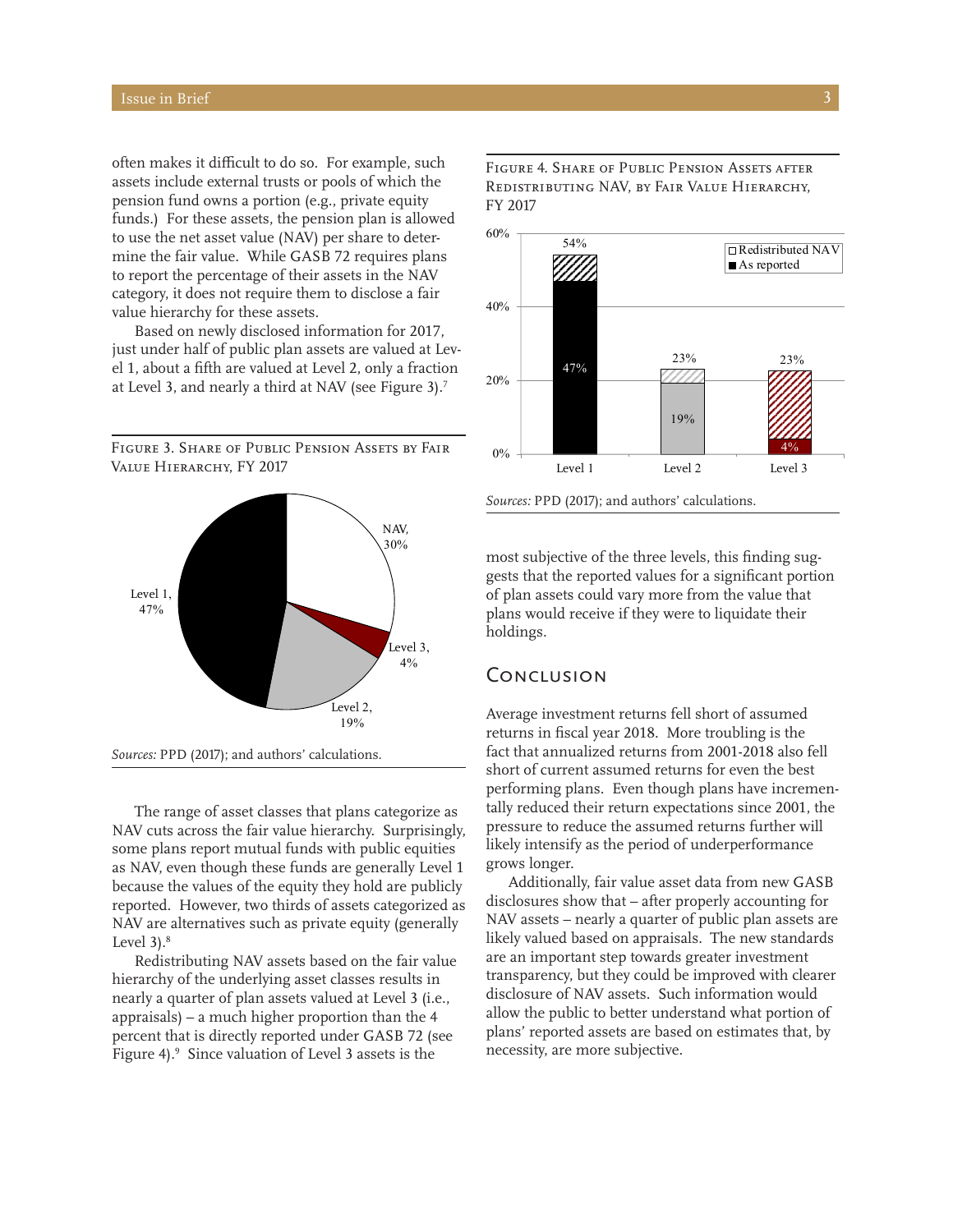#### **ENDNOTES**

1 The analysis in this *brief* is based on the *Public Plans Database* (PPD), which consists of 190 major pension plans (114 state and 76 local) that represent over 95 percent of total U.S. state and local pension assets and membership. The PPD contains actuarial, financial, investment, and member data for each plan from 2001-2018.

2 As of the release of this publication, not all plans with a December 31 fiscal-year end date (about 25 percent of PPD plans) had reported 2018 returns. Based on the Wilshire 5000 return of -5.30 percent from December 2017 to December 2018, and a historical 0.75 beta for public plans' overall portfolio returns, the analysis assumes these plans earned an average return of about -3.98 percent in 2018. For 2019, the analysis uses the same 0.75 beta against the Wilshire 5000, for an estimated June return of 6.3 percent and an estimated December return (to date) of 13.2 percent.

3 The decline in the assumed return has been mostly due to lower inflation and low interest rates. To offset the reduction in the assumed return that would be required if plans were to stay in only traditional stocks and bonds, they have shifted away from fixed income and into riskier asset classes. In fact, since 2001, most plans have actually increased their *real* return assumption (that is, the return net of inflation). For an analysis of these trends, see Aubry, Munnell, and Wandrei (2019).

4 Based on the PPD, the annualized net-of-fee return for the prior 10- and 15-year periods were 7.0 percent and 7.4 percent respectively (using the same method as described in Footnote 2 to impute 2018 values for plans reporting in December). Based on the U.S. Census Bureau, the annualized net-of-fee return over the prior 30-year period was 8.6 percent.

5 One reason that plans' assumed returns may deviate from recent performance or a shifting market outlook is that actuaries and plans are slow to move the long-term assumed return in any direction. A current example of this pattern is CalPERS. The plan has acknowledged a lower return expectation than it currently uses, but has chosen to implement a glide path toward that lower expectation over several years.

6 Aubry and Crawford (2019) find that – given their asset allocation – the assumed returns of public sector plans are on the optimistic end of the assumptions of investment experts.

7 To provide some context, the fair value hierarchy for public plans was compared to that of the 10 largest private sector pension plans in the Form 5500. Given that private plans are more heavily invested in fixed income than public plans, it is not surprising that the 10 largest private sector plans categorize a greater share of their assets as Level 2 (bonds) and a much smaller share as Level 1 (equities). Interestingly, the proportion of assets classified as Level 3 and as NAV were similar for public plans and the 10 largest private plans.

8 The 10 largest private sector pension plans in the Form 5500 also reported nearly two-thirds of NAV assets as alternative investments.

9 The analysis of public plans distributes the various asset types in NAV to Levels 1, 2, and 3 according to how the asset type is distributed outside of NAV. For example, let's assume that 90 percent of the (non-NAV) private equity assets held by public pensions are categorized as Level 3 and the remaining 10 percent are categorized as Level 2. Then, for each plan, we would use these categorizations in determining where to put the corresponding NAV assets. A similar analysis of the 10 largest private sector pension plans in the Form 5500 resulted in 35 percent of assets classified as Level 1, 46 percent as Level 2, and 19 percent as Level 3.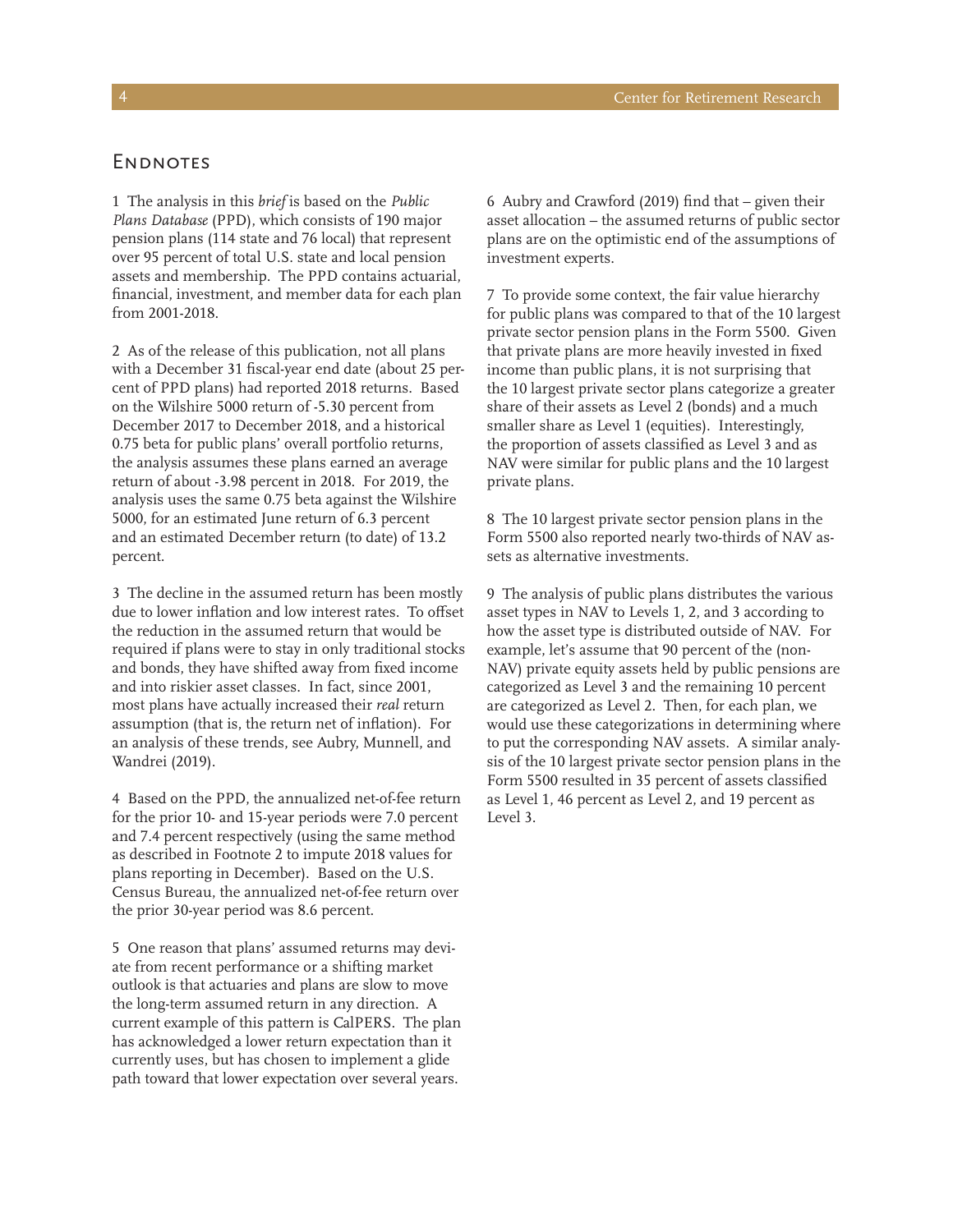#### **REFERENCES**

- Aubry, Jean-Pierre and Caroline V. Crawford. 2019 "Impact of Public Sector Assumed Returns on Investment Choices." *State and Local Plans Issue in Brief* 63. Chestnut Hill, MA: Center for Retire ment Research at Boston College.
- Aubry, Jean-Pierre, Alicia H. Munnell, and Kevin Wandrei. 2019. "How Has the Decline in As sumed Returns Affected Plan Costs?" *State and Local Plans Issue in Brief* 66. Chestnut Hill, MA: Center for Retirement Research at Boston Col lege.
- Government Accounting Standards Board. 2015. "Statement No. 72 of the Governmental Account ing Standards Board: Fair Value Measurement and Application." Governmental Accounting Standards Series, No. 347. Norwalk, CT.
- *Public Plans Database.* 2001-2018. Center for Retire ment Research at Boston College, Center for State and Local Government Excellence, and National Association of State Retirement Administrators. Available at: <https://publicplansdata.org>